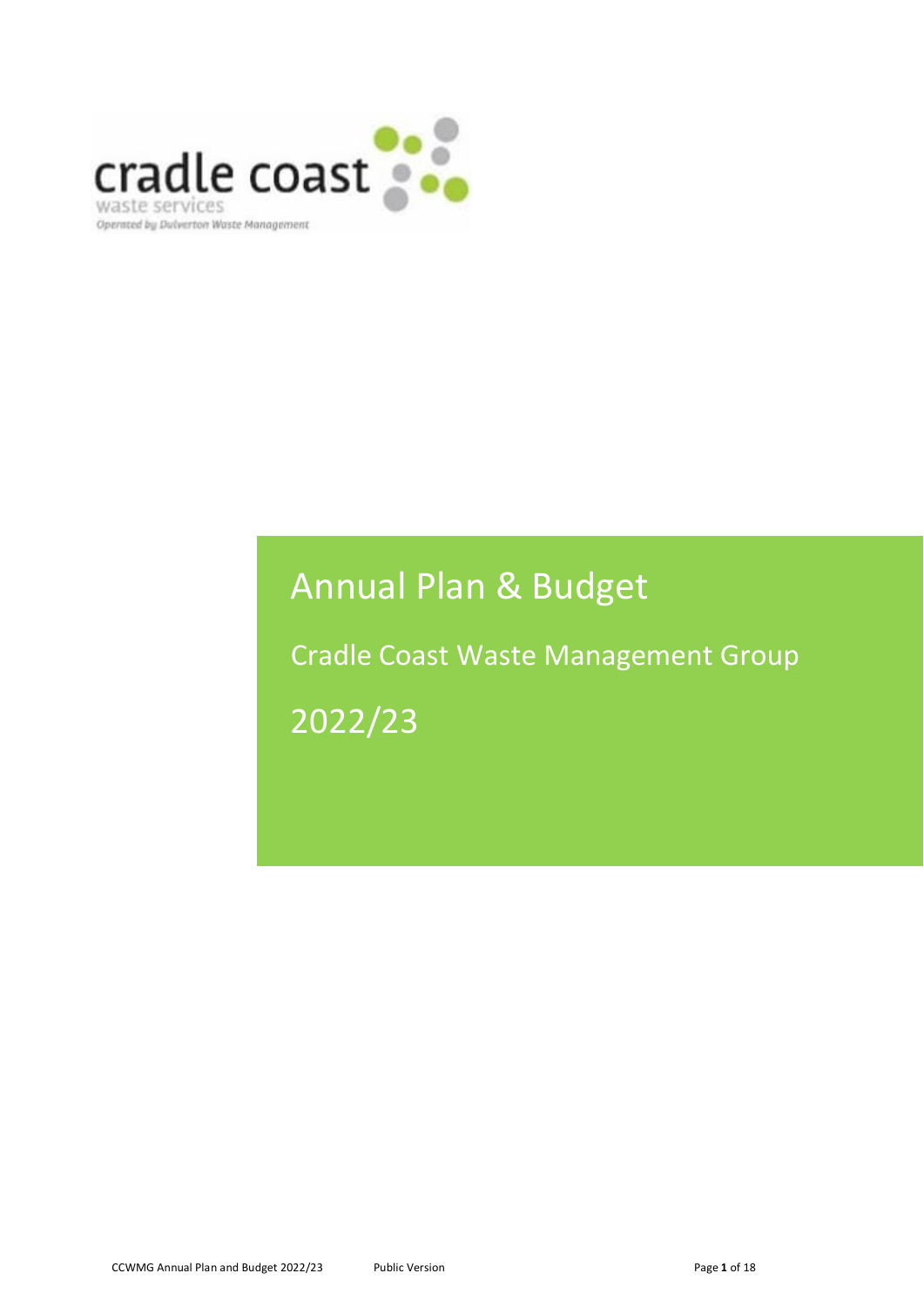# **Document Record**

| Version     | <b>Type</b> | <b>MFID</b> | Authorised<br>for issue By | <b>Issued To</b> | <b>Issued Date</b> | Approval<br>date |
|-------------|-------------|-------------|----------------------------|------------------|--------------------|------------------|
| V25.02.2022 | Draft       | 1584397     | Miriam<br><b>Beswick</b>   | CCWMG GM's       | 28.02.2022         |                  |
| V07.03.2022 | Draft       | 1584397     | <b>CCWMG</b><br>GM's       | Councils         | 07.03.2022         | 28.02.22         |
| V18.05.22   | Final       | 1587308     | <b>CCWMG</b><br>GM's       | Published        | 20.05.2022         | 18.05.22         |

This report was prepared by:



Cradle Coast Waste Services Level 1/17 Fenton Way Devonport TAS 7310 Email: admin@dulverton.com.au Web: www.dulverton.com.au ABN: 11 784 477 180

For: Cradle Coast Waste Management Group

©Cradle Coast Waste Management Group/Cradle Coast Waste Services 2022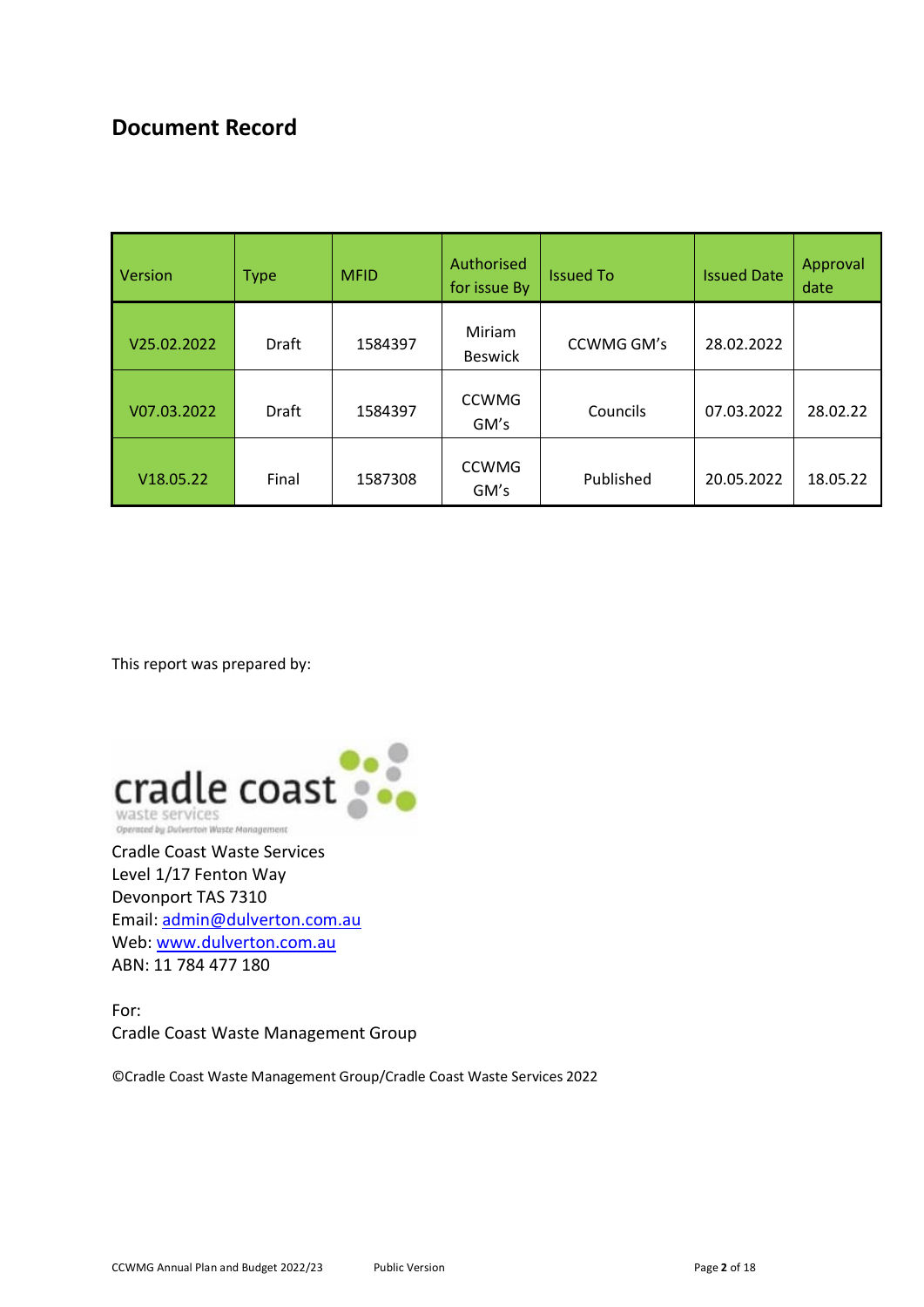### **1 EXECUTIVE SUMMARY**

The Cradle Coast Waste Management Group (CCWMG) was formed in 2007 to improve waste management across the North-West Coast of Tasmania from a regional perspective, providing efficiencies and economies of scale and provide specialty waste reduction services.

The CCWMG prepares a five-yearly Strategic Plan which details projects and strategies for improvements in resource recovery and waste reduction for member councils and the region's residents and businesses. This Annual Plan and Budget (AP&B) marks the beginning of the CCWMG 2022/23 – 2026/27 Strategic Plan Actions.

Over the past fifteen years, these programs have been funded by a voluntary levy for landfilled waste, which in FY 2022 was charged at \$5.50 per Tonne. On 1<sup>st</sup> July 2022, the Tasmanian State Government will begin collection of a legislated landfill levy of \$20.00 per tonne (State Levy). The State Government have committed to funding the work of regional waste groups and has made a statement that all regional groups will be treated equitably, and that none will be worse off. On this basis the CCWMG is forecasting a contribution of \$7.50 per tonne commencing  $1<sup>st</sup>$  July 2022.

The AP&B is set out under four program headings:

- Education and Awareness Initiatives (Table 1)
- Waste Industry Improvements (Table 2)
- Waste Diversion Programs (Table 3)
- Governance and Program Maintenance (Table 4).

The projects are forecast to cost \$605,859. It is estimated that levy income of \$573,750 will be received from the State Government and that recovery of expenses from other groups will equal \$51,000. The net result for delivering these activities is \$19,391.

This document gives a brief description of the objectives for each budgeted project. Where appropriate the CCWMG members receive detailed "Scope of Works", to review prior to issuing approval. This is to ensure that project outcomes will meet the Group's quality and cost expectations.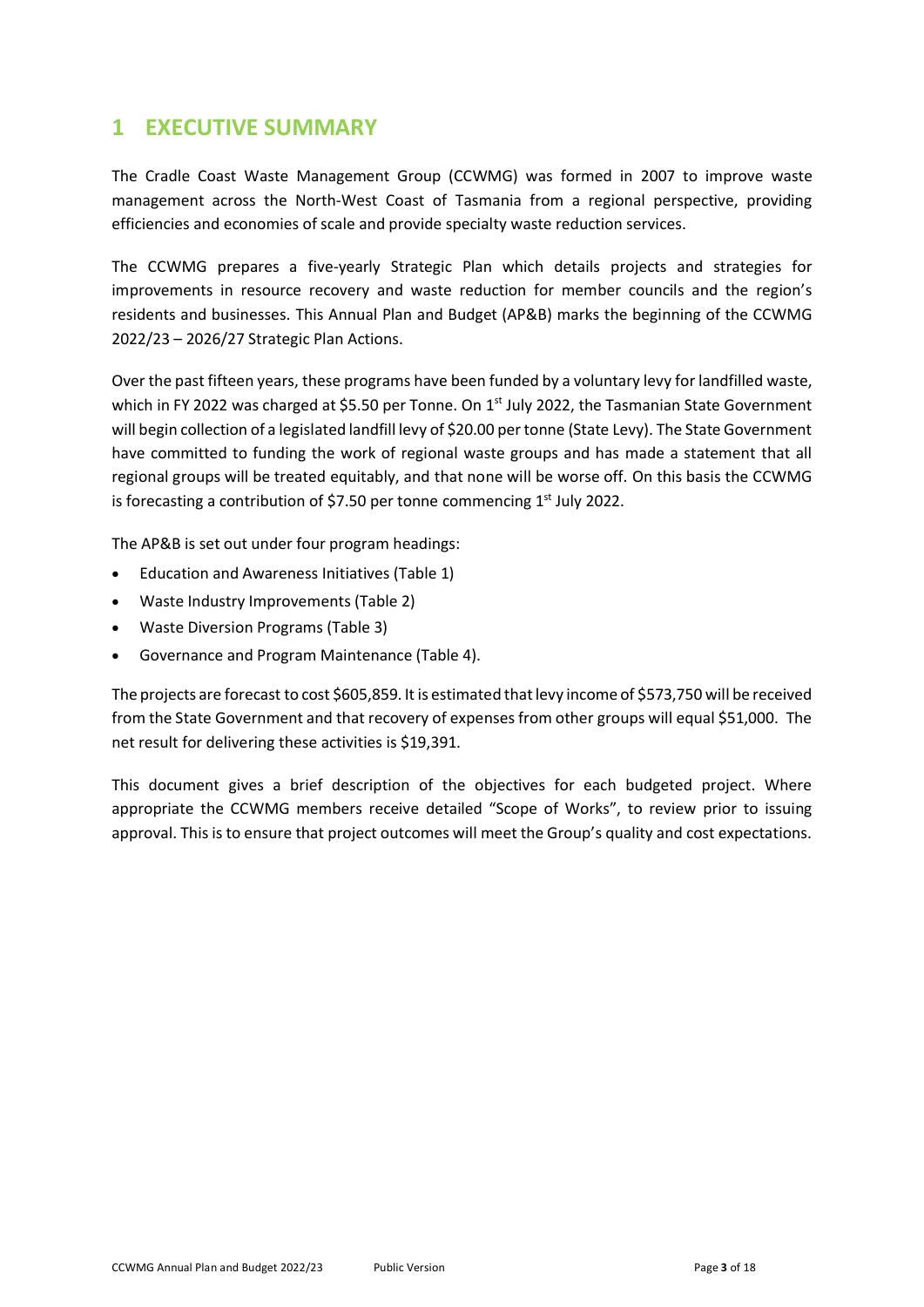### *Table 1: 2022/23 Waste Education and Awareness*

| Ref # | <b>Action</b>                                                      | <b>Action Summary</b>                                                                                  |
|-------|--------------------------------------------------------------------|--------------------------------------------------------------------------------------------------------|
| 1.01  | Recycling bin<br>assessments                                       | Residential recycling bin assessments and contamination education across the<br>region with reporting. |
| 1.02  | <b>Recycling Education</b><br><b>Schools Program</b>               | Rethink Waste Schools Program for educating students in recycling habits<br>across the region.         |
| 1.03  | <b>Recycling Education</b><br><b>Public Events</b>                 | Promote good recycling habits at public events across the region. Includes<br>Repair café at Ecofest.  |
| 1.04  | <b>Statewide Rethink Waste</b><br><b>Education &amp; Promotion</b> | State-wide waste education & communications, including Rethink Website.                                |
| 1.05  | FOGO Education &<br>Marketing                                      | FOGO education and communications in preparation for FOGO roll out.                                    |
|       |                                                                    |                                                                                                        |

|  |  | Table 2: 2022/23 Waste Industry Improvements |  |
|--|--|----------------------------------------------|--|
|--|--|----------------------------------------------|--|

| Ref# | <b>Action</b>                                    | <b>Action Summary</b>                                                                                                                                                                                                 |
|------|--------------------------------------------------|-----------------------------------------------------------------------------------------------------------------------------------------------------------------------------------------------------------------------|
| 2.01 | <b>Illegal Dumping Database</b>                  | Maintain and report on the CCWMG illegal dumping database.                                                                                                                                                            |
| 2.02 | <b>Illegal Dumping Funding</b>                   | Funding available for Councils to apply for signage, cameras, clean-ups, and<br>other initiatives to reduce illegal dumping.                                                                                          |
| 2.03 | Regional WTS & RRC<br>Improvements               | Funding for Councils to implement recommended actions detailed in the<br>Best Practice Guidelines review, or other relevant initiatives that improve<br>the safety, performance or environmental impact of WTS / RRC. |
| 2.04 | <b>FOGO Rollout Assistance</b>                   | Assist Councils and WTS with FOGO roll out.                                                                                                                                                                           |
| 2.05 | <b>WTS Staff Training</b>                        | Allocation for training transfer station staff - may include changes to safety<br>regulations, State levy requirements or new diversion initiatives being rolled<br>out.                                              |
| 2.06 | <b>Customer Service Centre</b><br>Management     | Service call centre to be brought online early to enable smooth transition<br>with current to new recycling contract. Costs to cover policy and process<br>approvals and customer service expectations.               |
| 2.07 | Contingency for Budgeted<br>Projects and Unknown | Funding allocation for opportunities that arise during the year and projects<br>excesses.                                                                                                                             |
|      |                                                  |                                                                                                                                                                                                                       |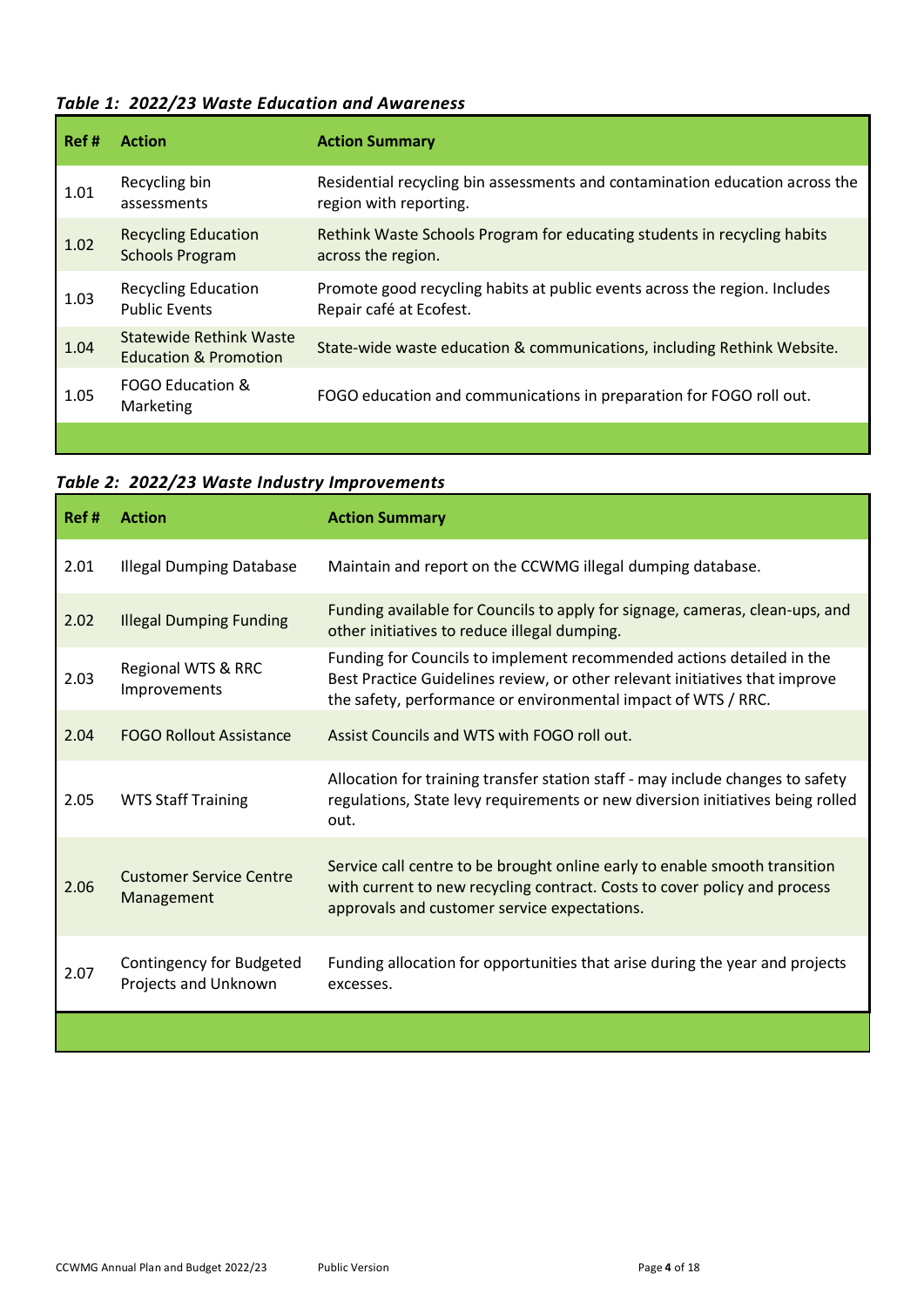### *Table 3: 2022/23 Waste Diversion Programs*

| Ref# | <b>Action</b>                                           | <b>Action Summary</b>                                                                                                                                                             |
|------|---------------------------------------------------------|-----------------------------------------------------------------------------------------------------------------------------------------------------------------------------------|
| 3.01 | <b>Household Battery Recycling</b>                      | Free household battery collection at transfer stations and Council<br>offices (includes advertising, bins, collections services, transport and<br>disposal).                      |
| 3.02 | Fluoro Tube & Globe Recycling                           | Free fluoro tube and globe collection at transfer stations and Council<br>offices (including advertising, bins, collections services, transport and<br>disposal).                 |
| 3.03 | E-Waste Recycling                                       | Free e-waste collection at 1 transfer station in each municipality<br>(including advertising, bins, collections services, transport and disposal).                                |
| 3.04 | <b>Paint Recycling</b>                                  | Free paint recycling service, covered by the Paint Back Scheme.                                                                                                                   |
| 3.05 | Kerbside Recycling and FOGO<br><b>Collection Tender</b> | Tender management of Kerbside Recycling and FOGO collections.                                                                                                                     |
| 3.06 | <b>Green Waste Mulch Contract</b>                       | Revise contract specifications, tender advertising, management of<br>tender process and contract (due for renewal 2023/24 FY).                                                    |
| 3.07 | Household Hazardous Waste                               | Host yearly collection events of Household Hazardous waste chemicals.                                                                                                             |
| 3.08 | <b>Tyre Subsidy</b>                                     | CCWMG reimburse \$2/tyre for Councils who recycle tyres through<br>Tyrecycle Tasmania - eligible number of tyres per Council is detailed in<br>the relevant Annual Plan & Budget. |
| 3.09 | <b>Contingency for Budgeted</b><br>Projects and Unknown | Funding allocation for opportunities that arise during the year and<br>projects excesses.                                                                                         |
|      |                                                         |                                                                                                                                                                                   |

#### *Table 4: 2022/23 Governance and Program Maintenance*

| Ref # | <b>Action</b>                          | <b>Action Summary</b>                                                                                                                                                                                                                                                                                        |
|-------|----------------------------------------|--------------------------------------------------------------------------------------------------------------------------------------------------------------------------------------------------------------------------------------------------------------------------------------------------------------|
| 4.01  | <b>CCWMG Annual Report</b>             | <b>Publication of Annual Report costs</b>                                                                                                                                                                                                                                                                    |
| 4.02  | <b>Waste Governance</b>                | Stage 2 investigation, followed by implementation                                                                                                                                                                                                                                                            |
| 4.03  | <b>CCWS Administration Fees</b>        | CCWMG executive, administrative, financial and communication<br>٠<br>support<br>Waste Levy funding management<br>٠<br>Regional Waste Data collection and Reporting                                                                                                                                           |
| 4.03  | <b>CCWS Project Management</b><br>Fees | Dulverton Waste Management (DWM) Project Delivery as per the<br>Terms of Reference (TOR). Includes:<br>Financial Administration, Budget preparation and Reporting<br>$\bullet$<br>requirements<br>Deliver CCWMG Projects and ongoing services<br>$\bullet$<br>Procurement and technical support<br>$\bullet$ |
|       |                                        |                                                                                                                                                                                                                                                                                                              |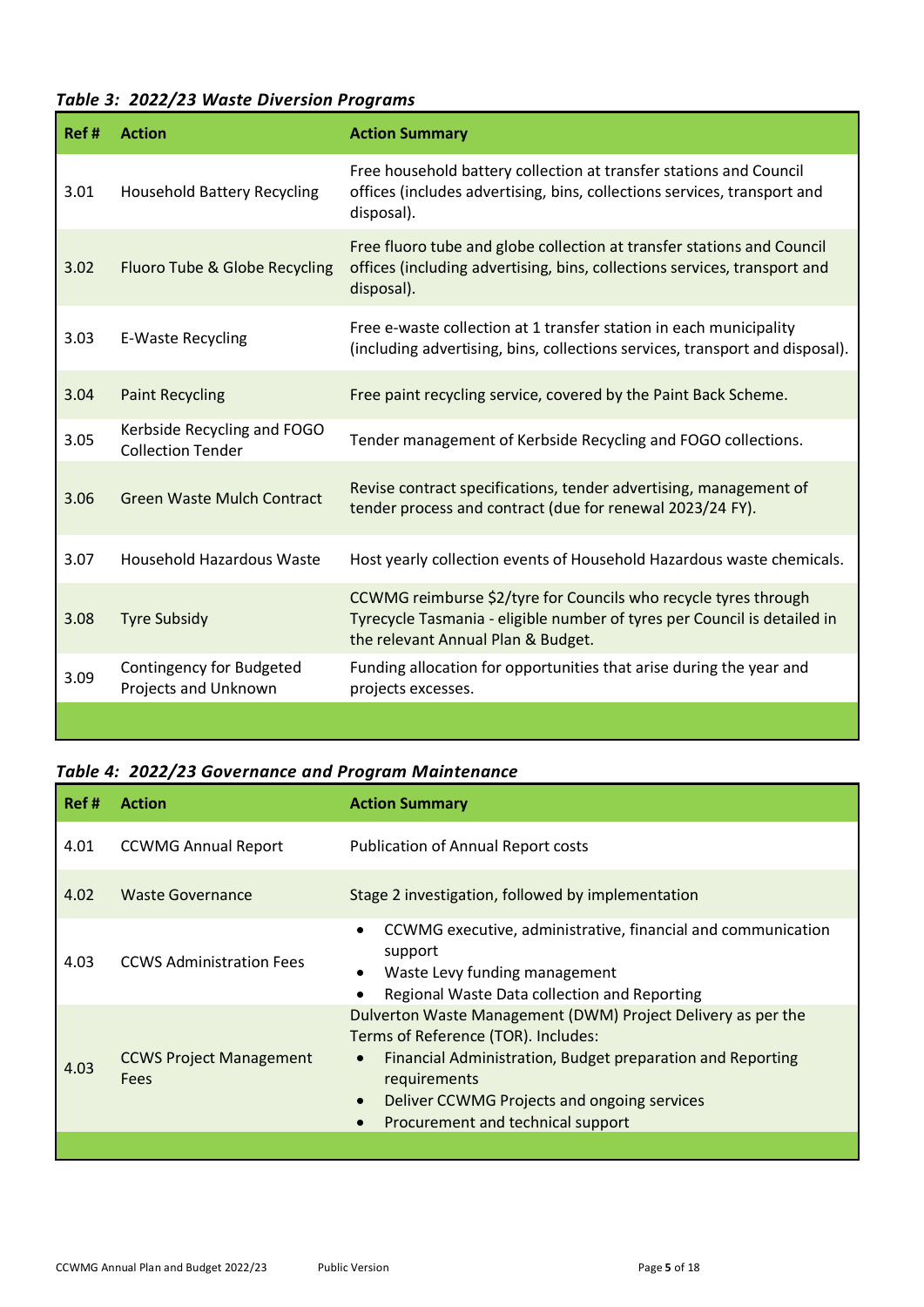# **2 CONTENTS**

| 1 |     |  |
|---|-----|--|
| 2 |     |  |
| 3 |     |  |
| 4 |     |  |
|   | 4.1 |  |
|   | 4.2 |  |
|   | 4.3 |  |
| 5 |     |  |
|   | 5.1 |  |
|   | 5.2 |  |
|   | 5.3 |  |
|   | 5.4 |  |
|   | 5.5 |  |
| 6 |     |  |
|   | 6.1 |  |
|   | 6.2 |  |
|   | 6.3 |  |
|   | 6.4 |  |
|   | 6.5 |  |
|   |     |  |
|   | 6.6 |  |
|   | 6.7 |  |
|   | 6.8 |  |
| 7 |     |  |
|   | 7.1 |  |
|   | 7.2 |  |
|   | 7.3 |  |
|   | 7.4 |  |
|   | 7.5 |  |
|   | 7.6 |  |
|   | 7.7 |  |
|   | 7.8 |  |
|   | 7.9 |  |
| 8 |     |  |
|   | 8.1 |  |
|   | 8.2 |  |
|   | 8.3 |  |
| 9 |     |  |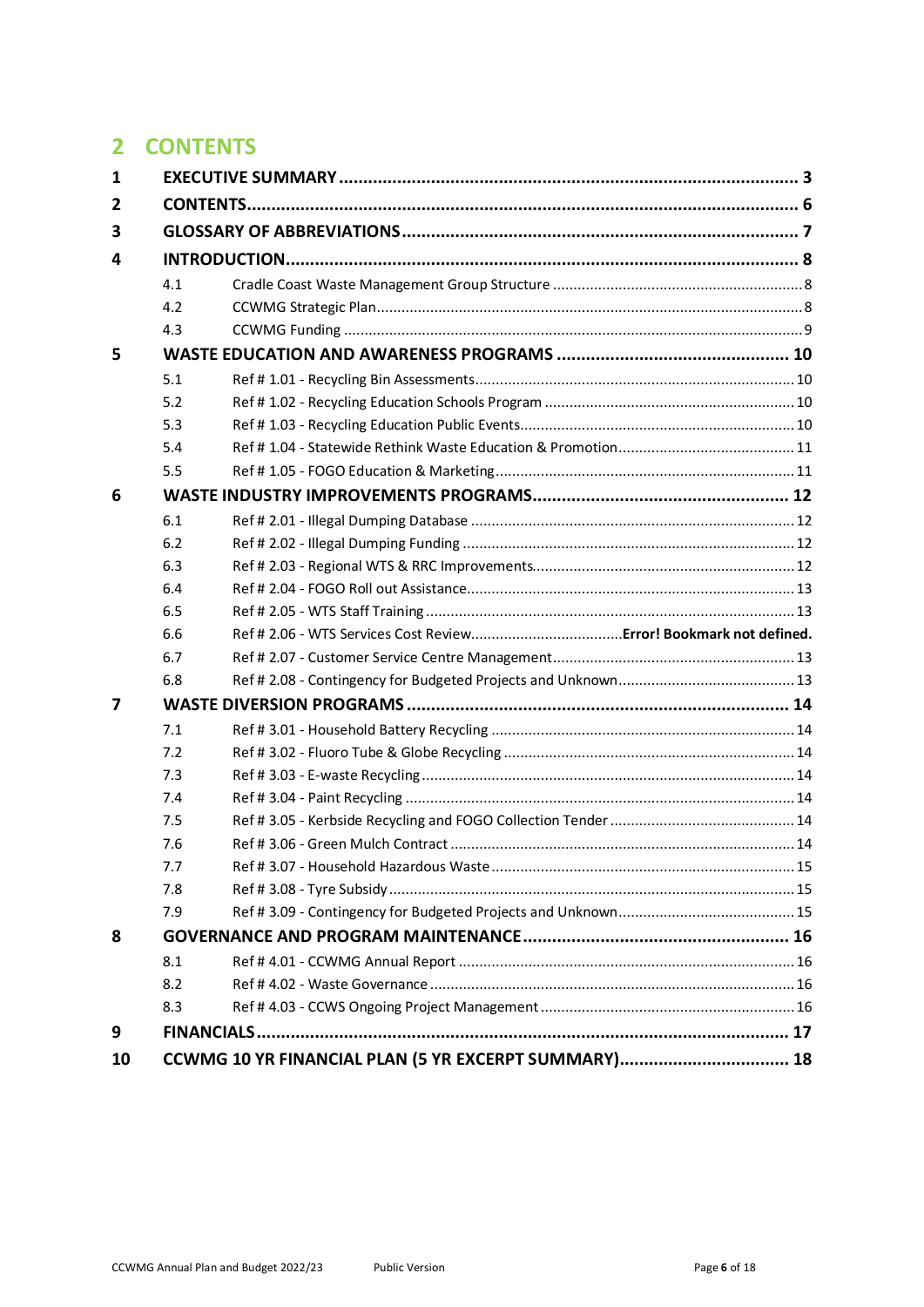# **3 GLOSSARY OF ABBREVIATIONS**

| AP&B         | Annual Plan & Budget                     |
|--------------|------------------------------------------|
| <b>BCC</b>   | <b>Burnie City Council</b>               |
| <b>CEO</b>   | Chief Executive Officer for CCWS/ DWM    |
| CCC          | <b>Central Coast Council</b>             |
| <b>CHC</b>   | <b>Circular Head Council</b>             |
| <b>CCWMG</b> | Cradle Coast Waste Management Group      |
| <b>CCWS</b>  | <b>Cradle Coast Waste Services</b>       |
| <b>DCC</b>   | Devonport City Council                   |
| <b>DWM</b>   | <b>Dulverton Waste Management</b>        |
| <b>FOGO</b>  | <b>Food Organics Garden Organics</b>     |
| KC           | <b>Kentish Council</b>                   |
| <b>KPI</b>   | Key Performance Indicator                |
| LC           | Latrobe Council                          |
| <b>MRF</b>   | <b>Materials Recycling Facility</b>      |
| <b>MSW</b>   | <b>Municipal Solid Waste</b>             |
| <b>NTWMG</b> | Northern Tasmania Waste Management Group |
| P&AM         | Project & Administration Manager         |
| <b>RFQ</b>   | <b>Request for Quote</b>                 |
| <b>RRC</b>   | <b>Resource Recovery Centre</b>          |
| <b>STWMG</b> | Southern Tasmania Waste Management Group |
| <b>TOR</b>   | <b>Terms of Reference</b>                |
| <b>WTS</b>   | <b>Waste Transfer Station</b>            |
| <b>WWC</b>   | Waratah Wynyard Council                  |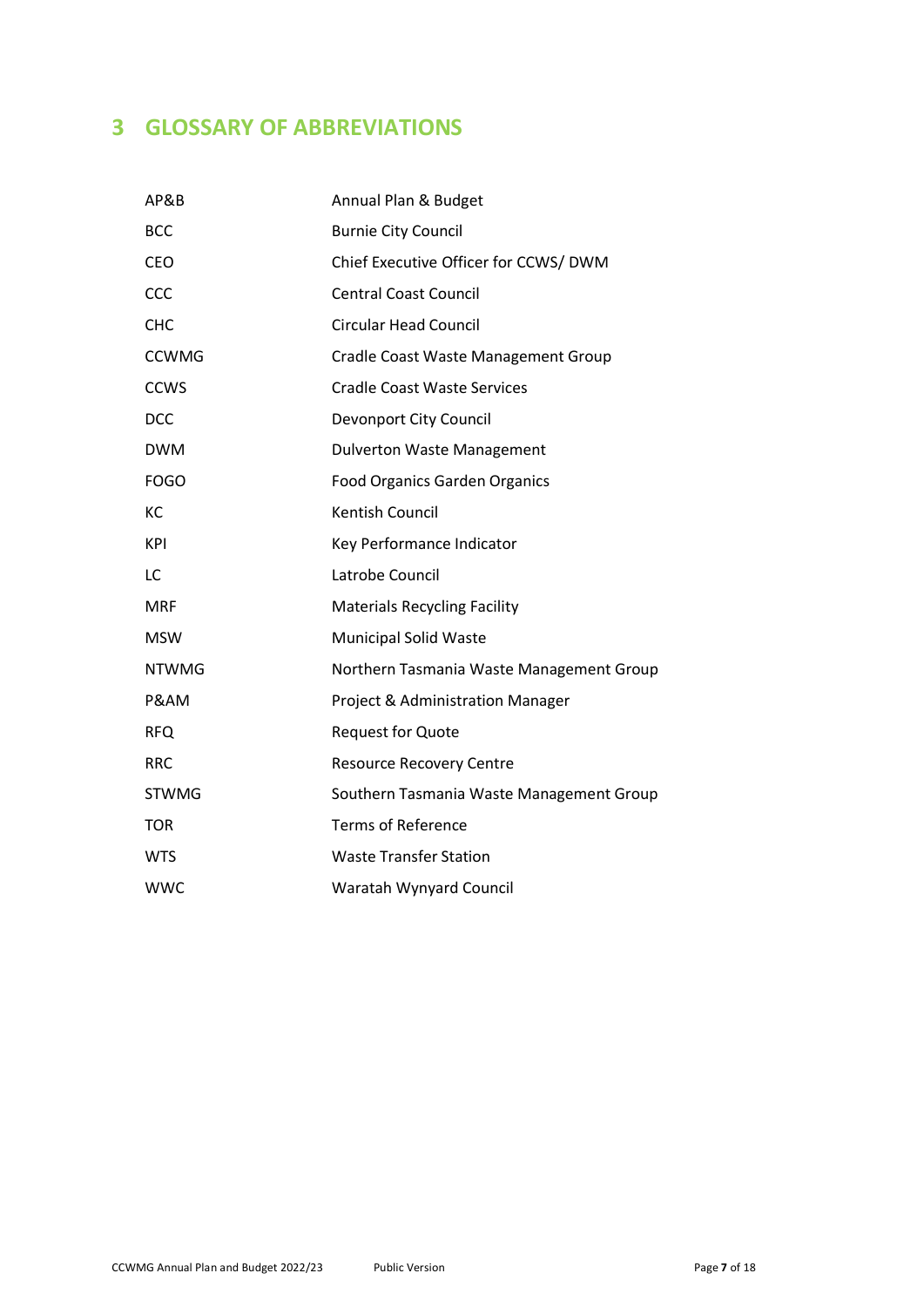### **4 INTRODUCTION**

#### **4.1 Cradle Coast Waste Management Group Structure**

The Cradle Coast Waste Management Group (CCWMG) was formed in 2007 to improve waste management from a regional perspective, providing efficiencies and economies of scale and provide specialty waste reduction services. CCWMG represents seven northwest Tasmanian municipal councils. These include: Burnie City (BCC), Central Coast (CCC), Circular Head (CHC), Devonport City (DCC), Latrobe (LC), Kentish (KC) and Waratah Wynyard (WWC).

The CCWMG is governed by the Terms of Reference (TOR), which was affected on 1st November 2020. Prior to this, the Interim Memorandum of Understanding (MOU) was in affect whilst the Terms of Reference (TOR) were under development. The CCWMG members consist of the General Manager's (GM/s) from the participating Councils.

Current CCWMG members:

- Sandra Ayton (Chair), CCC representative
- Matthew Saward, CHC Representative
- Simon Overland, BCC representative
- Matthew Atkins, DCC representative
- Gerald Monson, LC and KC representative
- Shane Crawford, WWC representative.

Cradle Coast Waste Services (CCWS), part of the Dulverton Regional Waste Management Authority (DWM), provides project management support and waste expertise to the CCWMG and is represented by:

• Mat Greskie, CEO or delegated officer.

### **4.2 CCWMG Strategic Plan**

The CCWMG's strategic vision is to:

'Deliver a sustainable community in the Cradle Coast region of Tasmania by implementing strategies which minimise waste through increases in waste diversion and recovery.'

The 2022/23 Annual Plan and Budget has been prepared concurrently with the CCWMG Strategic Plan 2022/23 – 2026/27. Budgets have been applied in anticipation of the priorities of the group and with regards to the discussion at the Strategic Plan Workshop held in February 2022.

Four strategic areas were identified in the CCWMG previous strategic plan and it is anticipated that once the CCWMG 2022/23 – 2026/27 Strategic Plan is completed, similar goals will be identified. The continuation of these objectives has been used as a basis for this document.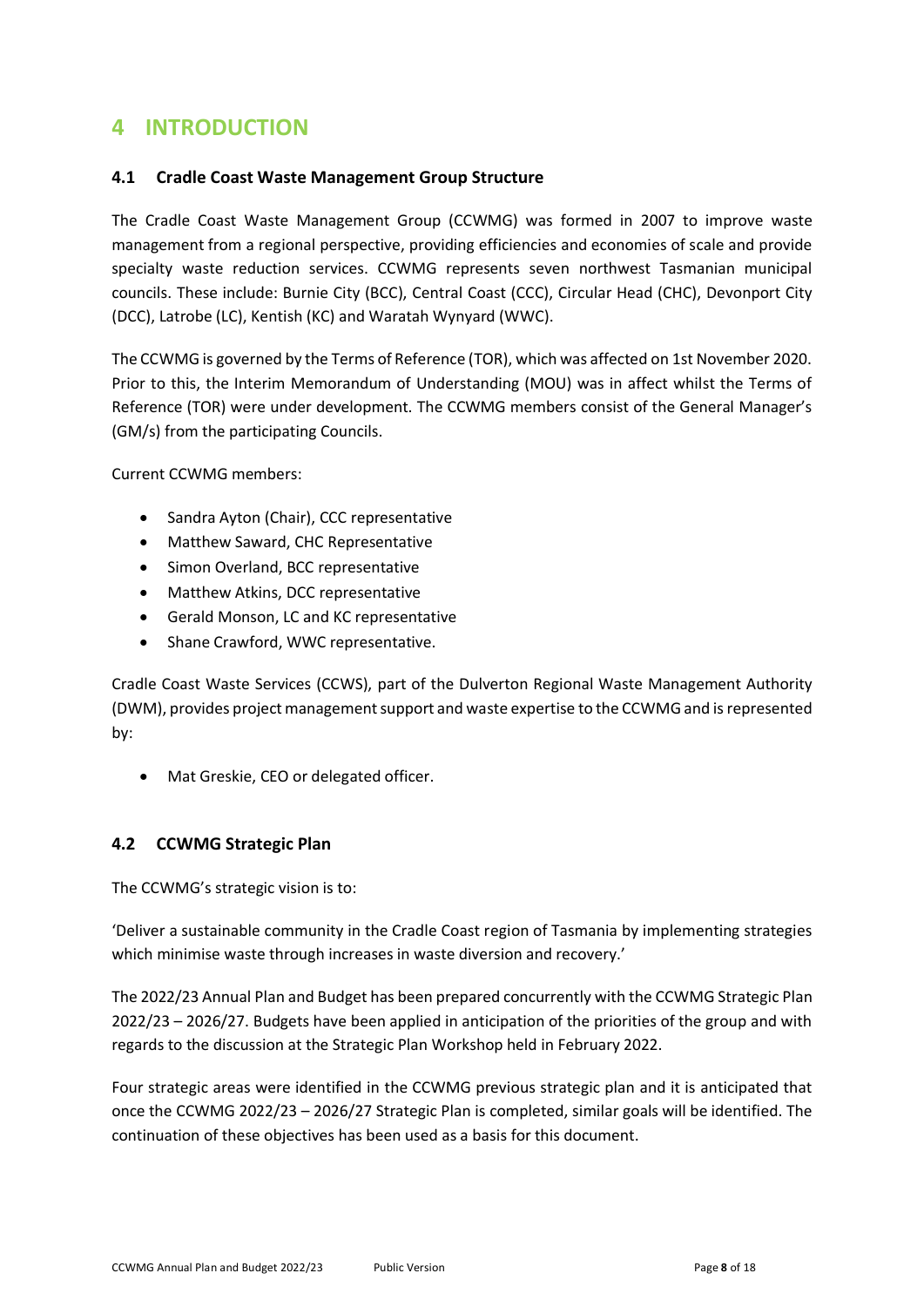The goals of the CCWMG Strategic Plan 2017-2022 were:

**Waste diversion**: Diversion of materials from landfill to increase resource recovery, extend the life of existing landfills and reduce greenhouse gas emissions from waste.

**Regional planning & efficiencies**: Provide regional planning and coordination of waste infrastructure and services to provide improved resource recovery, delivering efficiencies and reducing costs of services/ waste infrastructure.

**Partnerships**: Maintain partnerships with government, planning authorities and the three waste regions to shape waste management policies and regulation to influence future regulatory requirements and identify programs and infrastructure best delivered with a state-wide approach.

**Community engagement**: Work with the community and industry, through education and feedback, to encourage waste avoidance and reuse to improve the use of existing and future services.

### **4.3 CCWMG Funding**

Over the past fifteen years, the CCWMG has been funded by a voluntary levy for landfilled waste collected at the regions three landfills; Dulverton (DWM), Port Latta and Lobster Creek. During the 2021/22 FY this levy was charged at a rate of \$5.50 per Tonne. This rate was scheduled to increase by \$0.50 per year for the next ten years.

On 1<sup>st</sup> July 2022, the Tasmanian State Government will begin collection of a legislated landfill levy of \$20.00 per Tonne (State Levy) which will supersede the current funding model. This levy will increase to \$60.00 per Tonne over four years.

Tasmania has three Waste Management Groups – Northern Tasmania (NTWMG) and Southern Tasmania Regional (STWMG). The State Government have committed to funding the work of regional waste groups and has made a statement that all regional groups will be treated equitably, and that none will be worse off. The NTWMG currently charges \$7.50 per tonne. On this basis the CCWMG is forecasting a contribution of \$7.50 per tonne commencing  $1<sup>st</sup>$  July 2022.

In forward planning the \$7.50 amount has been indexed with CPI until the previously scheduled \$0.50 increase overtakes the rate of CPI. At this point an increase has been applied to match the CCWMG 10 year plan.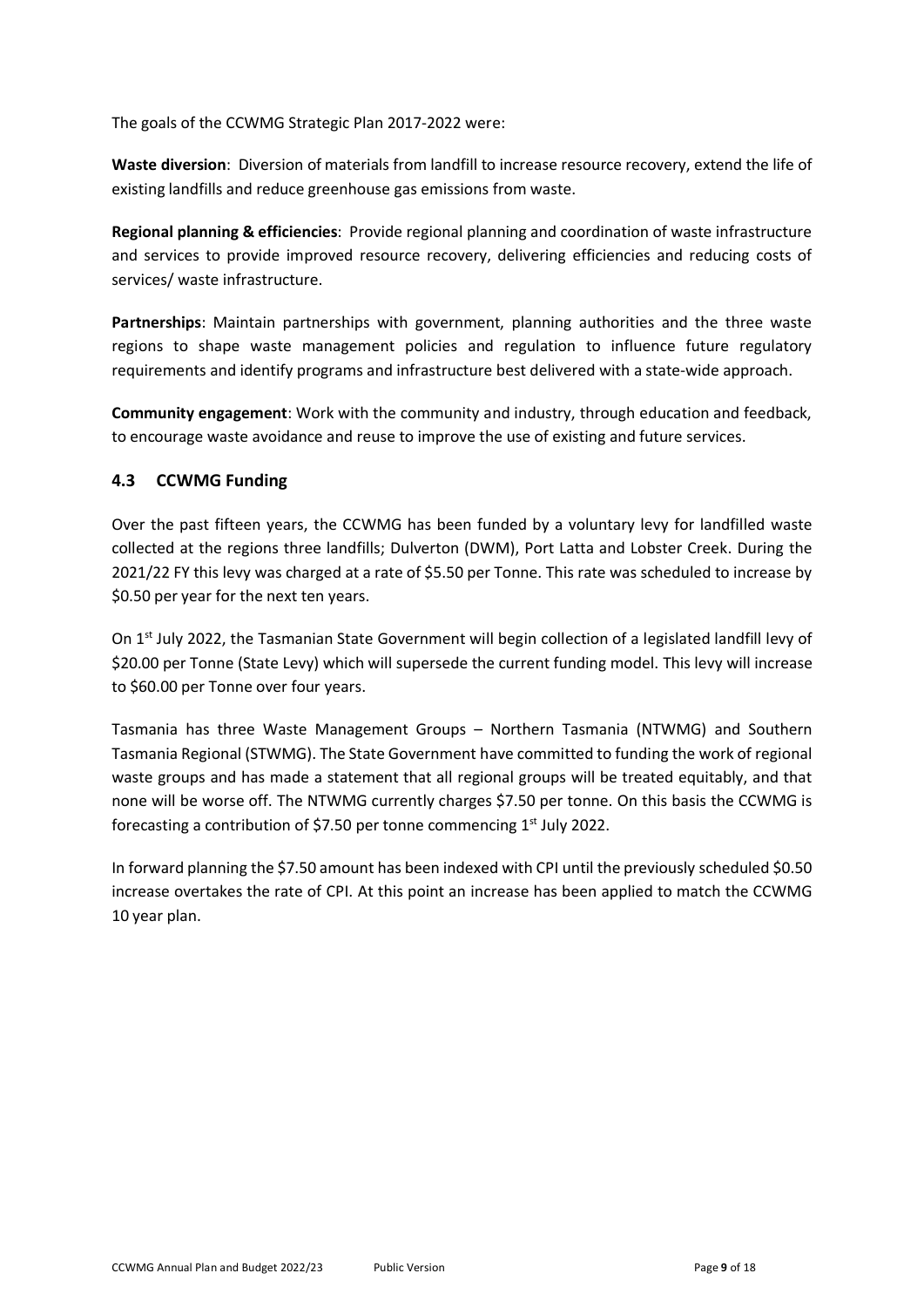# **5 WASTE EDUCATION AND AWARENESS PROGRAMS**

The Waste Education and Awareness budget identifies services and programs which assist with improving public understanding of resource recovery services and recovery contamination issues or improve waste behaviours.

#### **5.1 Ref # 1.01 - Recycling Bin Assessments**

Residential recycling bin assessments and contamination education across the region.

Recycling Bin assessments have been an integral part of CCWMG community education for many years. This program involves sampling kerbside recycling presentations over a period and assessing of the contents of bins to provide individual feedback on bin contamination levels.

The results of these assessments are reported to CCWMG and assist the messaging and decision making of other communication efforts.

\$5,000 of this budget has been allocated for CCWS to undertake a comprehensive data analysis and to generate a final report which will detail the following:

- Results of the assessment
- Comparison with previously assessed areas
- The effects the communication campaign may have had on bin contamination
- Recommendations for future media campaigns

#### **5.2 Ref # 1.02 - Recycling Education Schools Program**

Rethink Waste Schools Program for educating students in recycling habits across the region.

The Rethink Waste School Education Program educates students on the correct kerbside recycling habits and encouraging children to think about the correct bin for their waste items.

Additionally, education officers assist schools with the implementation of waste audit resources and completing school waste audits. The CCWMG budget allowance enables up to 30 school to participate, with an average of 6 classes per school.

#### **5.3 Ref # 1.03 - Recycling Education Public Events**

Promote good recycling habits at public events across the region. Includes Repair café at Ecofest.

Promoting good recycling habits at public events can include education officer attendance at events with a booth and educational materials, assisting event organisers with waste planning or educating attendees on the use of bins at point of disposal.

CCWMG assisted the expansion of Ecofest in 2022 to include a repairer's space. This service will be continued in the 2022/23 budget.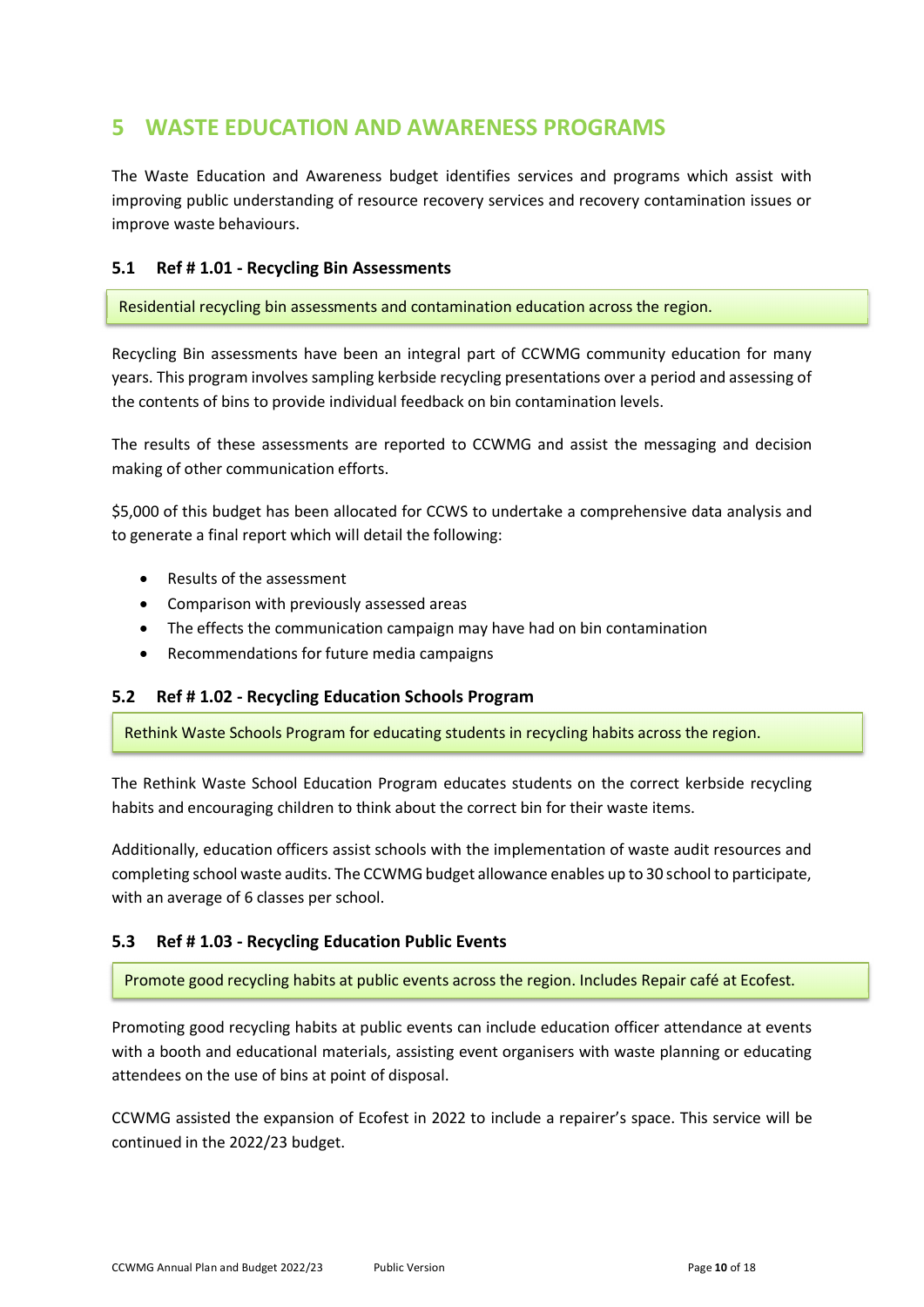#### **5.4 Ref # 1.04 - Statewide Rethink Waste Education & Promotion**

State-wide waste education & communications, including Rethink Website.

The Rethink Waste website, marketing and communications are a coordinated effort between the CCWMG, NTWMG and STWMG. An MOU is currently in place to continue this service until June 2024. In 2021 the Tasmanian State government committed additional funds to this program and it is hoped that the funding may continue in to the future.

#### **5.5 Ref # 1.05 - FOGO Education & Marketing**

FOGO education and communications in preparation for FOGO roll out.

Allocation of funding for the promotion and education of FOGO kerbside collections, service provision and contamination.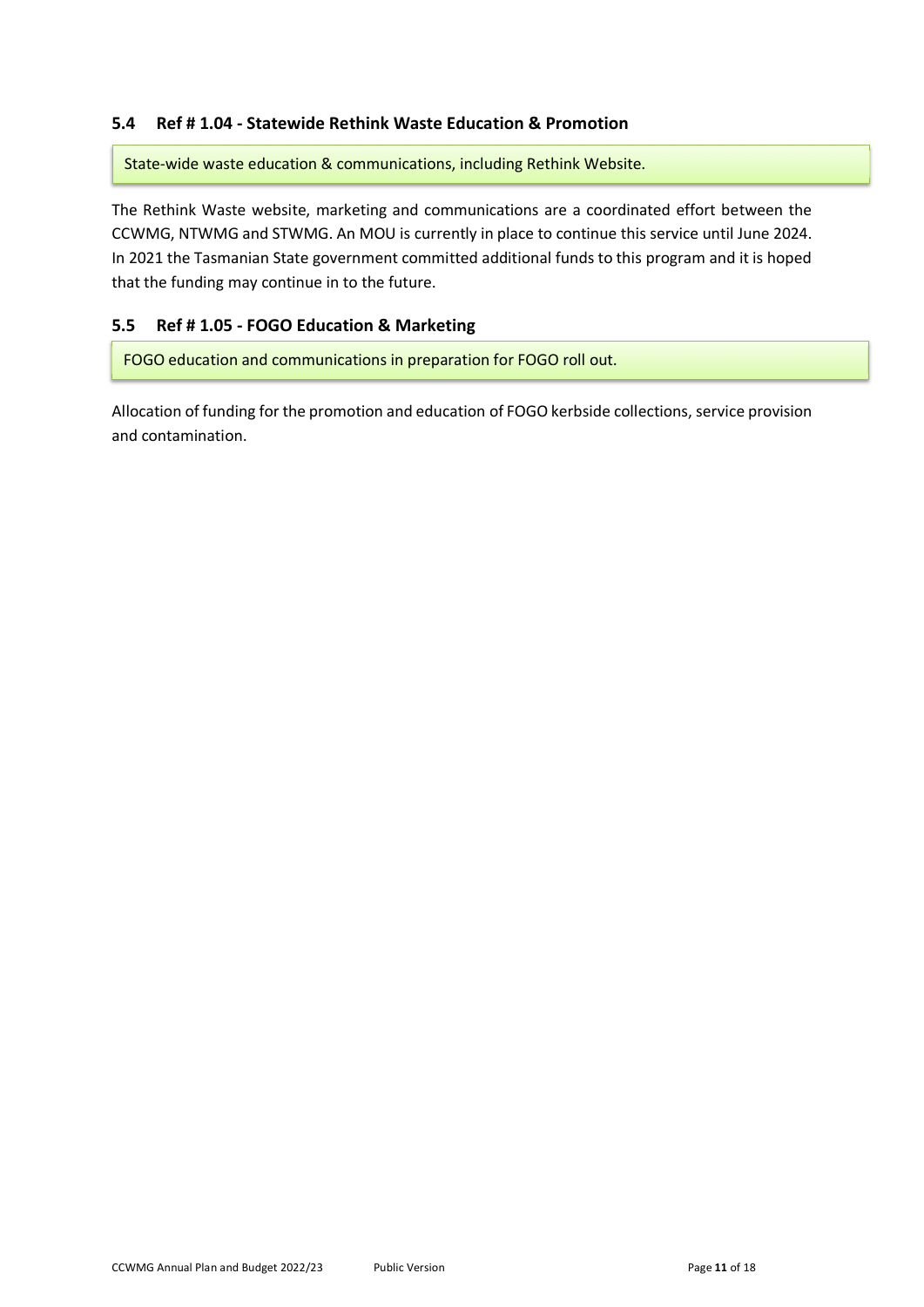# **6 WASTE INDUSTRY IMPROVEMENTS PROGRAMS**

Waste Industry Improvement programs provide funding and services to support Councils in providing waste recovery services.

#### **6.1 Ref # 2.01 - Illegal Dumping Database**

Manage and annually report on the regional illegal dumping database.

The CCWMG manage a database to capture illegal dumping activity with the goal of reducing hot spots and preventing illegal dumping. Data captured is collated and reported to CCWMG by CCWS annually.

In 2019 the Environmental Protection Authority (EPA) released a state-wide illegal dumping database, which accepts reports from both land owners and members of the public. The reporting capabilities of this database are being refined and the CCWMG anticipate this resource will be fully established over the next 12 months.

Budget allocated to this project is to enable CCWS to complete the final report and assist councils in the adjustment to the EPA portal.

### **6.2 Ref # 2.02 - Illegal Dumping Funding**

Conduct one round of illegal dumping funding.

One round of funding will be carried out, giving Councils the opportunity to apply for illegal dumping clean up assistance, signage, CCTV and any other relevant project initiatives. Priority will be given to applicants who are actively utilising the illegal dumping database to report incidents.

It is anticipated the EPA will be taking a larger role in illegal dumping and littering across the State with the roll out of the State Levy. State activity in this area will be monitored over the coming months and if service levels meet expectations, it is anticipated that this funding round may be the last offered by the CCWMG.

#### **6.3 Ref # 2.03 - Regional WTS & RRC Improvements**

Funding for Councils to implement recommended actions detailed in the Best Practice Guidelines report, or other relevant initiatives that improve the safety, performance or environmental impact of WTS / RRC.

The CCWMG will conduct one round of funding for Councils to apply for assistance to improve their WTS / Resource Recovery Centres (RRC) in line with the Transfer Station Best Practice Guidelines 2022, the WTS Best Practice Review 2022 and/or to prepare for the introduction of a State Levy.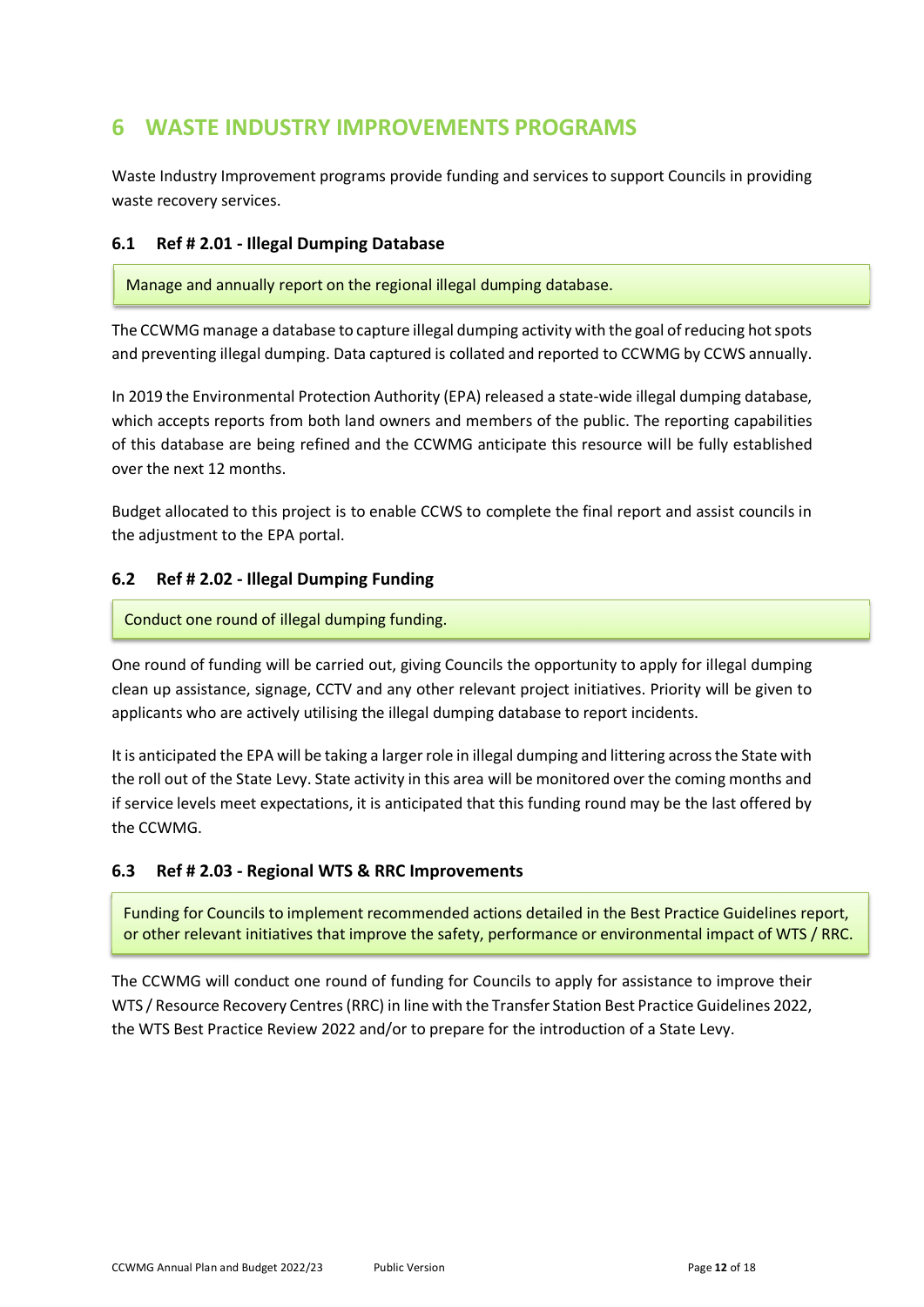#### **6.4 Ref # 2.04 - FOGO Roll out Assistance**

#### Assist Councils and WTS with FOGO roll out.

Funding has been allocated to assist Councils with the costs associated with issues, training, education and reporting in anticipation of FOGO service provision in 2023.

#### **6.5 Ref # 2.05 - WTS Staff Training**

Allocation for training RRC / WTS staff.

With the implementation of the Container Refund Scheme (CRS) and the State levy, it is anticipated that CCWS will facilitate several workshops across the region to assist with education of these programs.

#### **6.6 Ref # 2.06 - Customer Contact Centre Management**

Budget allocation to investigate, and if viable deliver a Customer Contact Centre in association with the new recycling contract. Costs may include development of policy , process instruction and procedures.

A regional Customer Contact Centre has been included in the Kerbside Collection Tender which is currently under review. It may be preferable to roll this service out in advance of the kerbside collection contract. As this possibility is investigated, budget has been allocated in the 2022/23 Budget for development costs and for implementation in the 2023/24 FY.

#### **6.7 Ref # 2.07 - Contingency for Budgeted Projects and Unknown**

Funding allocation for opportunities that arise during the year and projects excesses.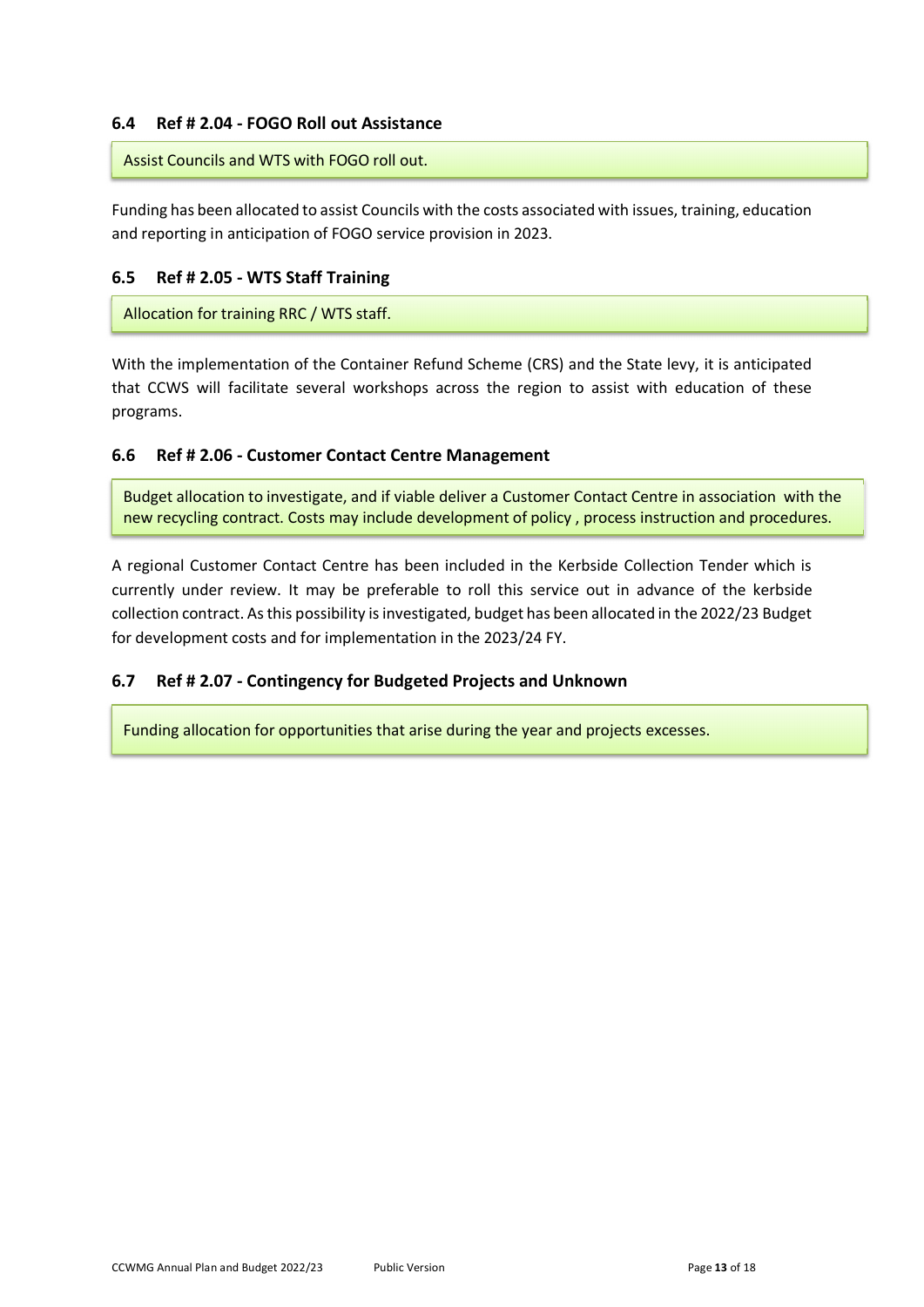# **7 WASTE DIVERSION PROGRAMS**

#### **7.1 Ref # 3.01 - Household Battery Recycling**

Free household battery recycling program.

The CCWMG will continue to fund a free household battery recycling program, with drop off points available at Council offices and WTS.

#### **7.2 Ref # 3.02 - Fluoro Tube & Globe Recycling**

Free fluoro tube and globe recycling program.

The CCWMG will continue to fund a free fluoro tube and globe recycling program, with drop off points available at each WTS.

#### **7.3 Ref # 3.03 - E-waste Recycling**

Free E-Waste recycling program.

The CCWMG will continue to fund a free e-waste recycling program, with drop off points available at each WTS.

#### **7.4 Ref # 3.04 - Paint Recycling**

Participate in the Paintback funded paint recycling program.

The Paintback free paint recycling service has been re-contracted for a period of 10 years across the region, with drop off points available at each WTS. Service will continue until at least July 2031.

#### **7.5 Ref # 3.05 - Kerbside Recycling and FOGO Collection Tender**

Tender management of Kerbside Recycling and FOGO collections.

The Kerbside Recycling and FOGO Tender was negotiated in the 2021/22 FY. No budget allocation has been made for the 2022/23 FY however, this has been included in planning in case any unexpected costs emerge.

#### **7.6 Ref # 3.06 - Green Mulch Contract**

Revise contract specifications, tender advertising, management of tender process & contract.

Management of this contract is included in CCWS program maintenance services. The contract will be renewed in the 2023/24 FY and a small budget has been allowed for this service at that time.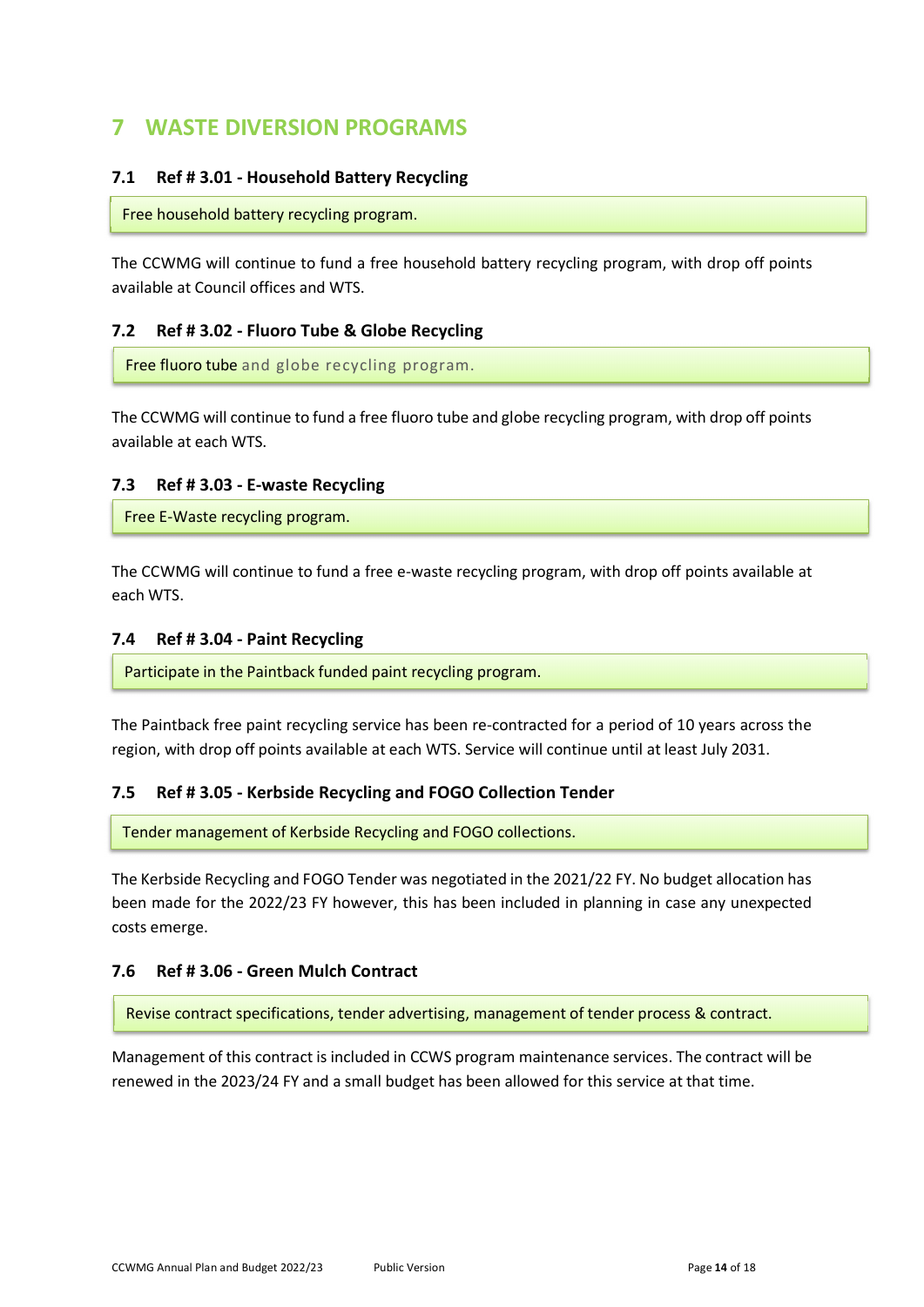#### **7.7 Ref # 3.07 - Household Hazardous Waste**

Host collection events of Household waste chemicals.

Household chemical collections conducted at Council RRC / WTS in April 2021, October 2021 and February 2022 have been very successful. It has been determined that a yearly series of collection events of Household chemicals will continue and give consistency to residents.

#### **7.8 Ref # 3.08 - Tyre Subsidy**

Provide a \$2/tyre subsidy for tyre recycling (up to 500 tyres per Council)

This service has been provided to Councils for the past five years and was due to be discontinued at 30<sup>th</sup> June 2022. Due to the current increased cost of transport of tyres, CCWMG has determined to continue this funding for one more year.

#### **7.9 Ref # 3.09 - Contingency for Budgeted Projects and Unknown**

Funding allocation for opportunities that arise during the year and projects excesses.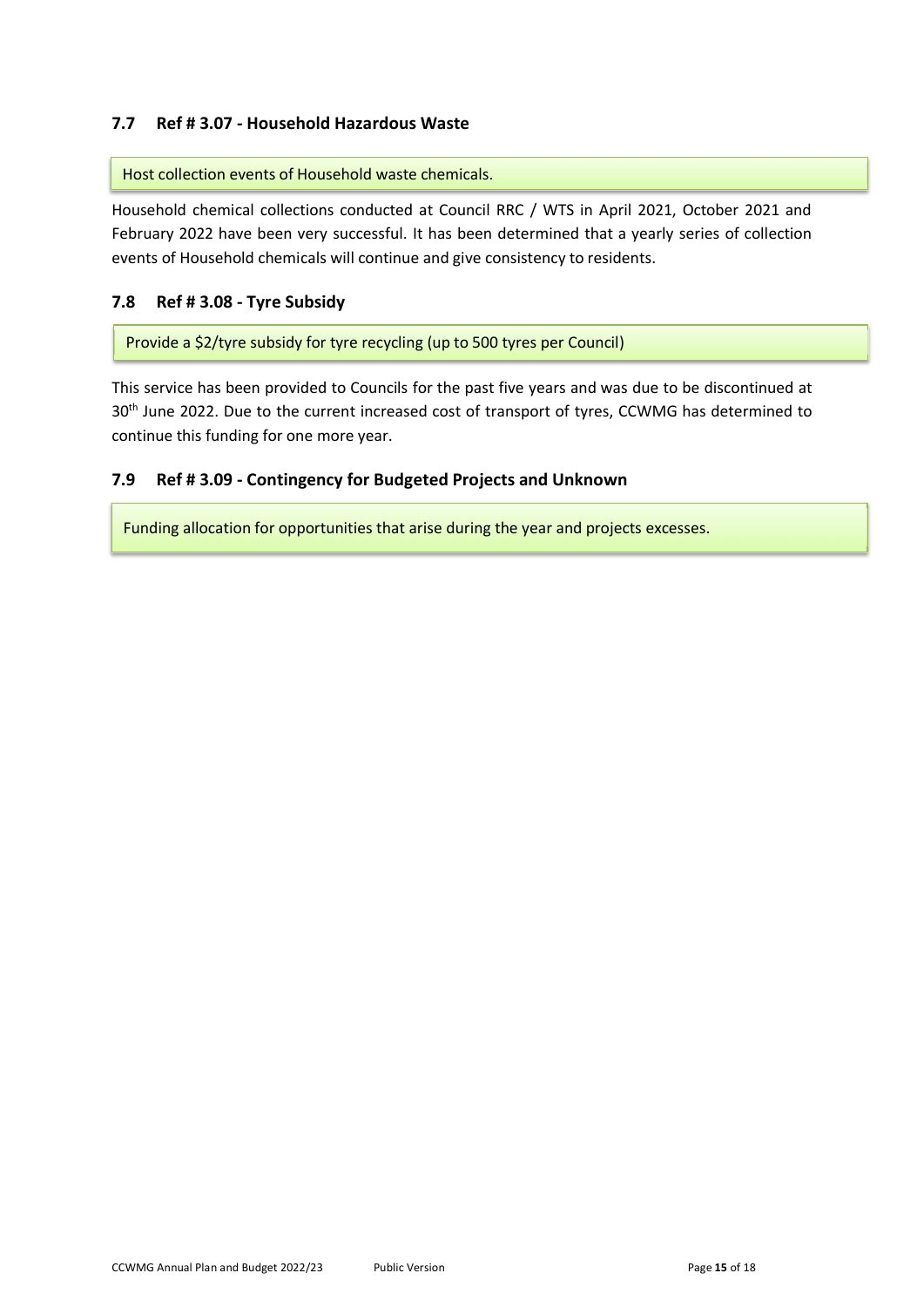# **8 GOVERNANCE AND PROGRAM MAINTENANCE**

The CCWMG Governance, maintenance and reporting and administration services are covered in this section.

#### **8.1 Ref # 4.01 - CCWMG Annual Report**

CCWS will develop the 2021/22 Annual Report (which will then be professionally designed) for approval by the CCWMG. This budget covers the cost for professional publication.

#### **8.2 Ref # 4.02 - Waste Governance**

Funding to transition into the new Waste Governance Model, including the costs associated with developing an agreement. Funding will be allocated and utilised as required.

#### **8.3 Ref # 4.03 - CCWS Administration Management**

CCWS is commissioned under the CCWMG TOR to manage CCWMG programs, finances and provide administrative assistance. This includes the preparation and distribution of:

- CCWMG Annual Report
- CCWMG Annual Plan and Budget

#### **8.4 Ref # 4.04 - CCWS Project Management**

CCWS is commissioned under the CCWMG TOR to manage CCWMG projects and regional contracts. This includes project design, delivery, contract oversight and CCWMG reporting.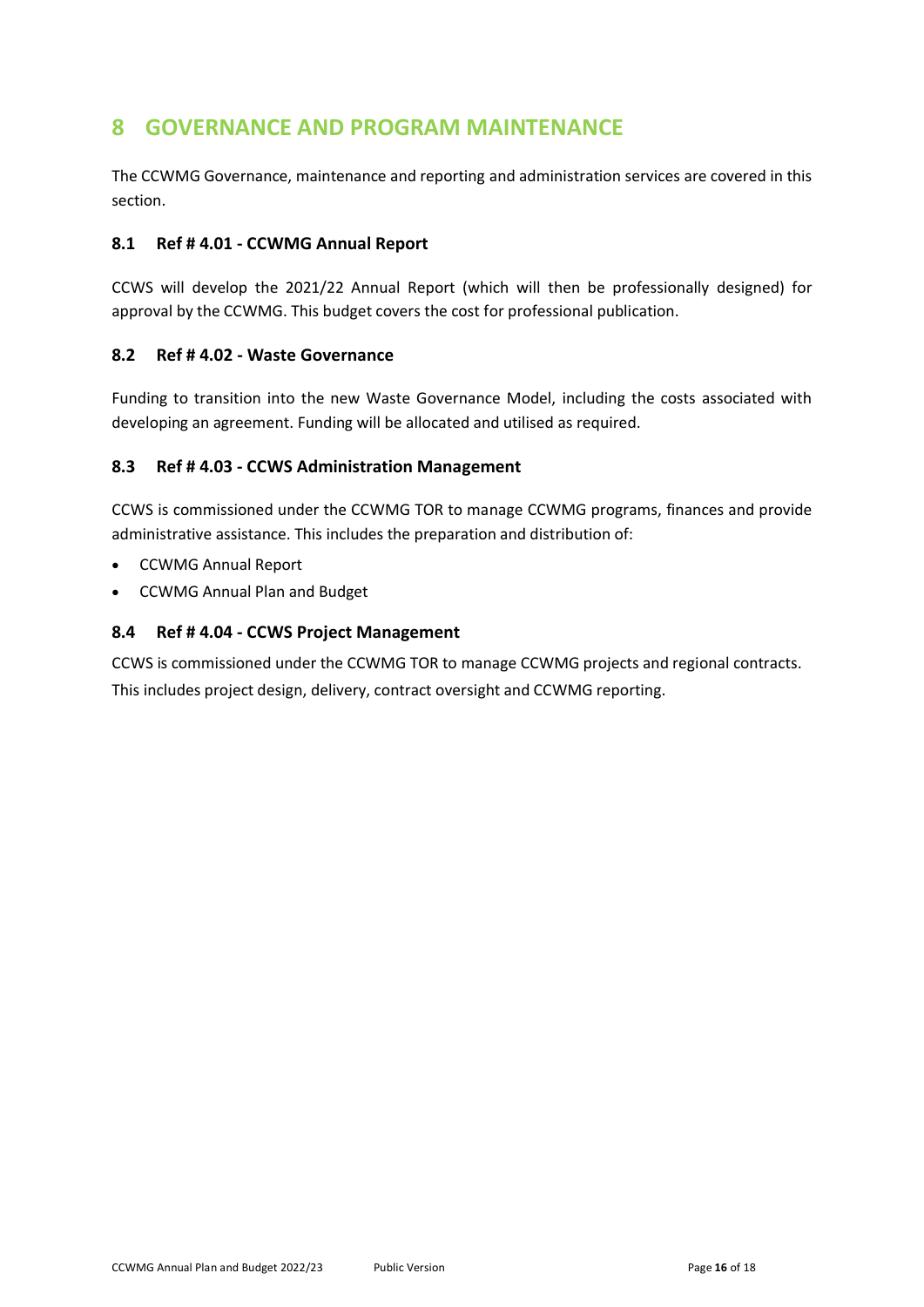### **9 FINANCIALS**

### **Table 5: Forecast 2021/22 Closing Balance**

| <b>Forecast 2021/22 Closing Balance</b><br><b>Regional Waste Management Levy</b> |             |
|----------------------------------------------------------------------------------|-------------|
| Opening Balance as at 01/07/2021                                                 | \$439,752   |
| Forecast Income to 30/06/2022                                                    | \$538,165   |
| Forecast Expenditure to 30/06/2022                                               | (5757, 897) |
| Forecast closing CCWMG Waste Levy Account balance at 30/06/2022                  | \$220,020   |

### **Table 6: Forecast 2021/22 Income & Expenditure Summary**

| Forecast 2022/23 Income & Expenditure Summary<br><b>Regional Waste Management Levy</b> |             |
|----------------------------------------------------------------------------------------|-------------|
| Forecast closing CCWMG Waste Levy Account balance 30/06/2022                           | \$220,020   |
| Forecast 2022/23 levy funds received ( $@$ \$7.50/t)                                   | \$590,250   |
| Less Dorset Council Levy Refund                                                        | ( \$16,500) |
| Forecast Interest Income                                                               | \$500       |
| Forecast Expense Recovery Income (projects other WMGs and Councils contribute to)      | \$51,000    |
| <b>Total Income</b>                                                                    | \$845,270   |
| 2021/22 Projects & Activities                                                          | \$655,859   |
| <b>Total Expenditure</b>                                                               | \$655,859   |
| Forecast closing CCWMG Waste Levy Account balance at 30/06/2023                        | \$189,411   |